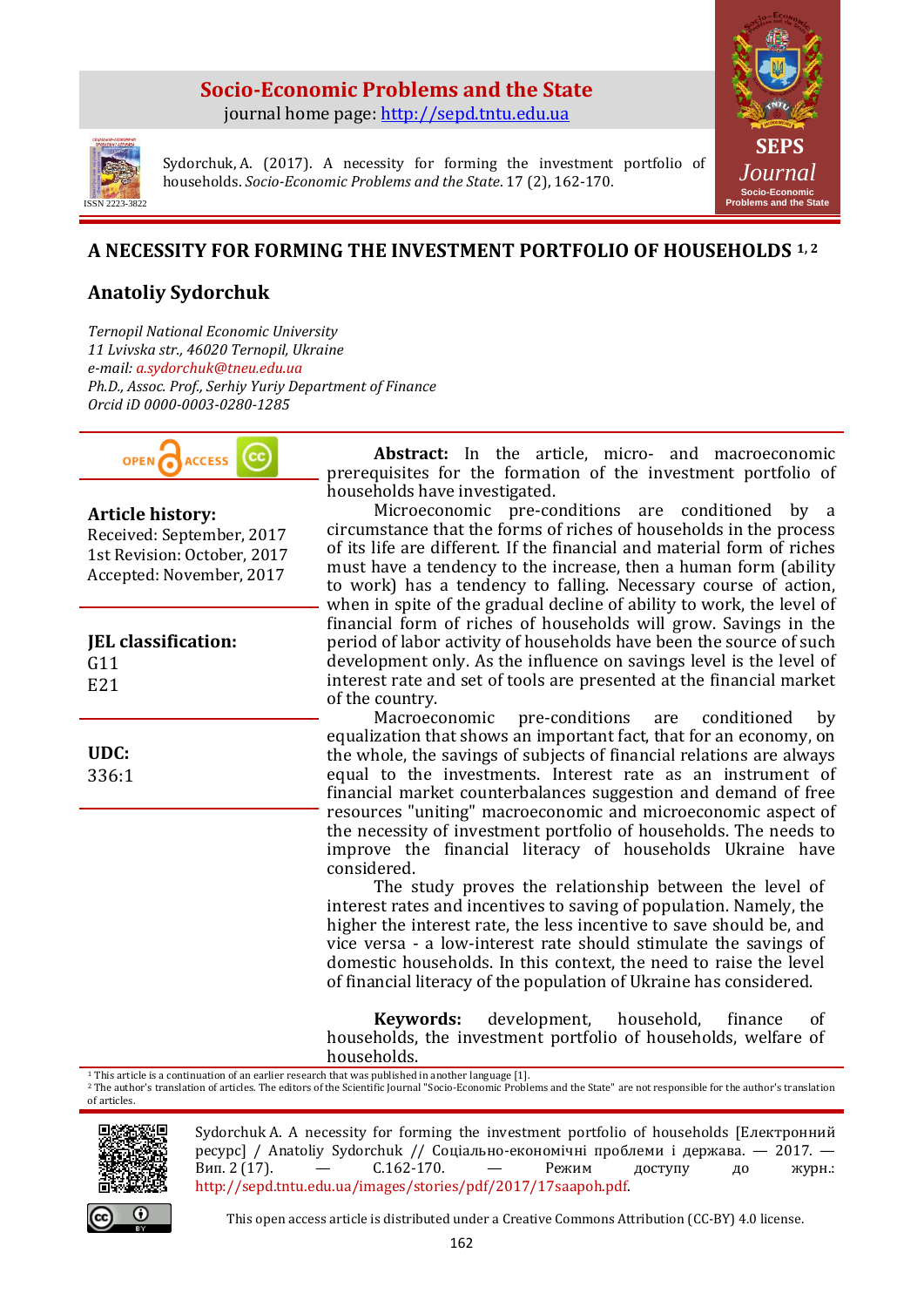## **1. Formulation of the problem.**

An empirical experience shows that the welfare of households in Ukraine is worsening in the retirement and pre-retirement periods due to the fact that the main (single) form of income in the period of their labor activity is a wage, replaced by another - the main (single) from - the social pension payment.

Taking into account the current rules for the appointment of state pensions in the solidarity system, namely, the size of the future pension is defined as the share of wages; the financial situation of the vast majority of households in these periods is significantly deteriorating. In such conditions, the search for alternative sources of household income during the period of their work activity and the use of this income in pre-retirement or retirement periods is actual. A theory of household finances determines savings as a source of their additional income. However, statistics on a household income in Ukraine show that the share of savings in their structure does not exceed 8 % [2]. *The aim* of the article is to justify the necessity of forming an investment portfolio of a household from the point of view of interest in it, both by households (micro-level) and by the state (macro-level).

#### **2. Analysis of recent research and publications.**

The problem of household finances in general and the balance of financial resources of this subject, in particular, attracts the attention of many scholars. Among the Ukrainian researchers, it is worth mentioning T. Kizima, S. Yuriy, N. Yasinska, etc. Despite the considerable interest of economists, the question of balancing the financial resources of households in pre-retirement and retirement periods should be complete and comprehensive research. This is confirmed by the practice of forming their social pension payment at the expense of solidary insurance premiums (The Pension Fund of Ukraine) and the state budget funds (which covers the deficit of The Pension Fund of Ukraine). It testifies to the lack of proper theoretical substantiality of the financial base for households and makes it impossible to develop long-term finance policy in this area.

#### **3. Task formulation.**

*The aim* of the publication is to consider the necessity of forming an investment portfolio of households in Ukraine by making savings during the period of their labor activity. The necessity for this is due to the microeconomic (the ratio of different forms of household's wealth during their lives, the loss of the value of money in time, if they not used) and macroeconomic (savings of households become a source of investment for business entities, which in turn become a multiplier of long-term development of the country's economy ) preconditions.

The investing-saving mechanism is considered by us as the main method of increasing the welfare of households in the retirement and pre-retirement periods.

## **4. Main material exposition.**

The aggregate wealth of households acquire three main forms: material (real estate or movable property); financial (money, securities, currency, deposits, etc.); human riches, which are expressed in the person himself, his psychological and physical development, intellectual level, a degree of workability, etc. [3, p. 188].

The thesis that will allow developing the necessity for management of households finance from a microeconomic point of view is an awareness of the fact that during the life cycle of an individual, the proportion of these types of wealth is different. Therefore, at the age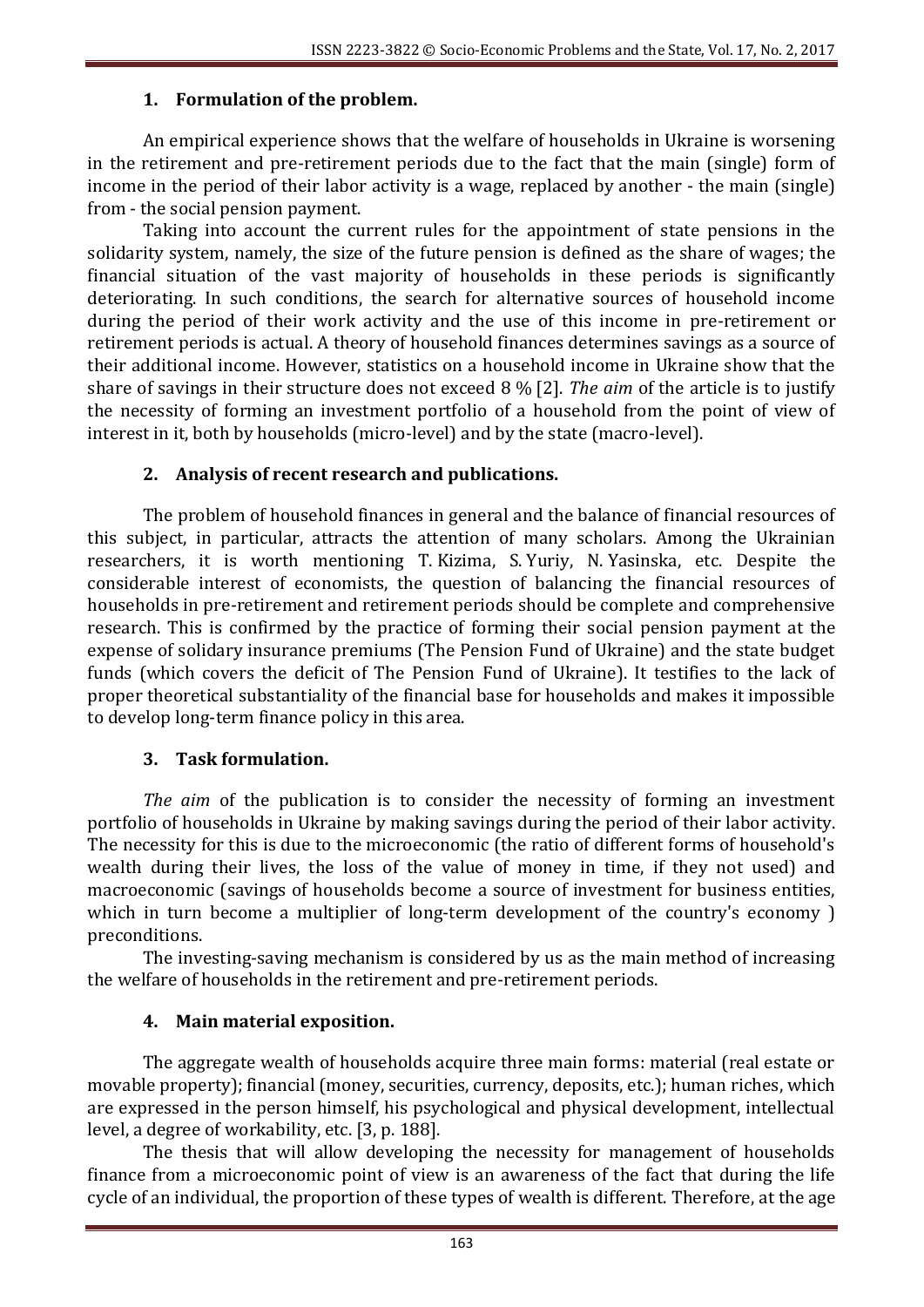of 20-25, a person (or a few people) creates his or her own household, usually having a high level of its human and low - financial and material wealth. In the course of active labor activity 25-30 years, there is a gradual increase in financial and material wealth and, in contrast to this process, the reduction of work capacity and human wealth. Having reached its peak in the age of 55-60, these forms of wealth can develop in different ways for the different households. So, if financial wealth is realized only in the form of wages, then we assume that in the preretirement or retirement age the household will find itself in a situation in which its human wealth will be equal to the financial one. Therefore, the way is desirable, in spite of the gradual reduction of human capacity; the level of financial wealth of a household will increase. The only source of such wealth can be the savings made by households during their work. As result, the level of financial wealth is influenced by factors other than capacity, namely the level of interest rates in the economy and a set of financial instruments for investments. Therefore, it is necessary to create a "surplus" of the financial wealth of the household over the human wealth so that its amount does not depend on the ability to work.

The next thesis that will allow developing the necessity for management of households finance is the realization that the money available at our disposal today is more valuable than the money in the future. This conclusion suggests that there should be an "interest" for the household to make savings, and this "interest" should be measured as a "pay" for the deferred future consumption of its income. In addition, "interest" has a financial dimension and the name "interest rate". In the context of the research aim, this household interest rate becomes a generalized income in the investment markets. Future value of invested money (*FV)* is measured using the following formula [4, p. 924]:

$$
FV = PV^*(1+r)^n,\tag{1}
$$

Where, *PV* - Present value of money; *r* - Interest rate; *n* - Period of savings.

For example, if the interest rate, for example, is 10 %, the present value is 1000 UAH in 1 year it will equal 1100 UAH, in 2 years – 1210 UAH etc.

The concept of present value can be used in various situations, including to assess the attractiveness of households for certain uses of their savings. Accordingly (1), the household decision will depend on *the level of the interest rate.*

$$
PV = FV/(1+r)^{n} \tag{2}
$$

An equality (2) let us make a logical conclusion. The present value of investing money is the bigger is the smaller the denominator of the equation. Accordingly, the denominator is the smaller the lower the interest rates in the economy of the country. Additionally, the concept of present value helps to explain the logical conclusion that investment in the economy, and hence the need for household savings, is reduced with interest rate growth and increases with interest rate cuts.

Thus, it can be determined that the management of household finances are activities of its members in terms of regulating its incoming and outcoming cash flows in order to achieve the objectives of the household (in the context of our article, the objectives at the appropriate level of income in the pre-retirement period) [5, p. 28].

The thesis that will allow developing the necessity for management of households finance from a macroeconomic point of view is conditioned by the following thesis. Understanding of the events taking place in the financial system of the country is important for understanding the development of the economy as a whole. The main structures of the financial system - stock and bond markets, banks and open-end funds play the role of the regulator of cash flows of savings and investments, which in turn are the main factors of long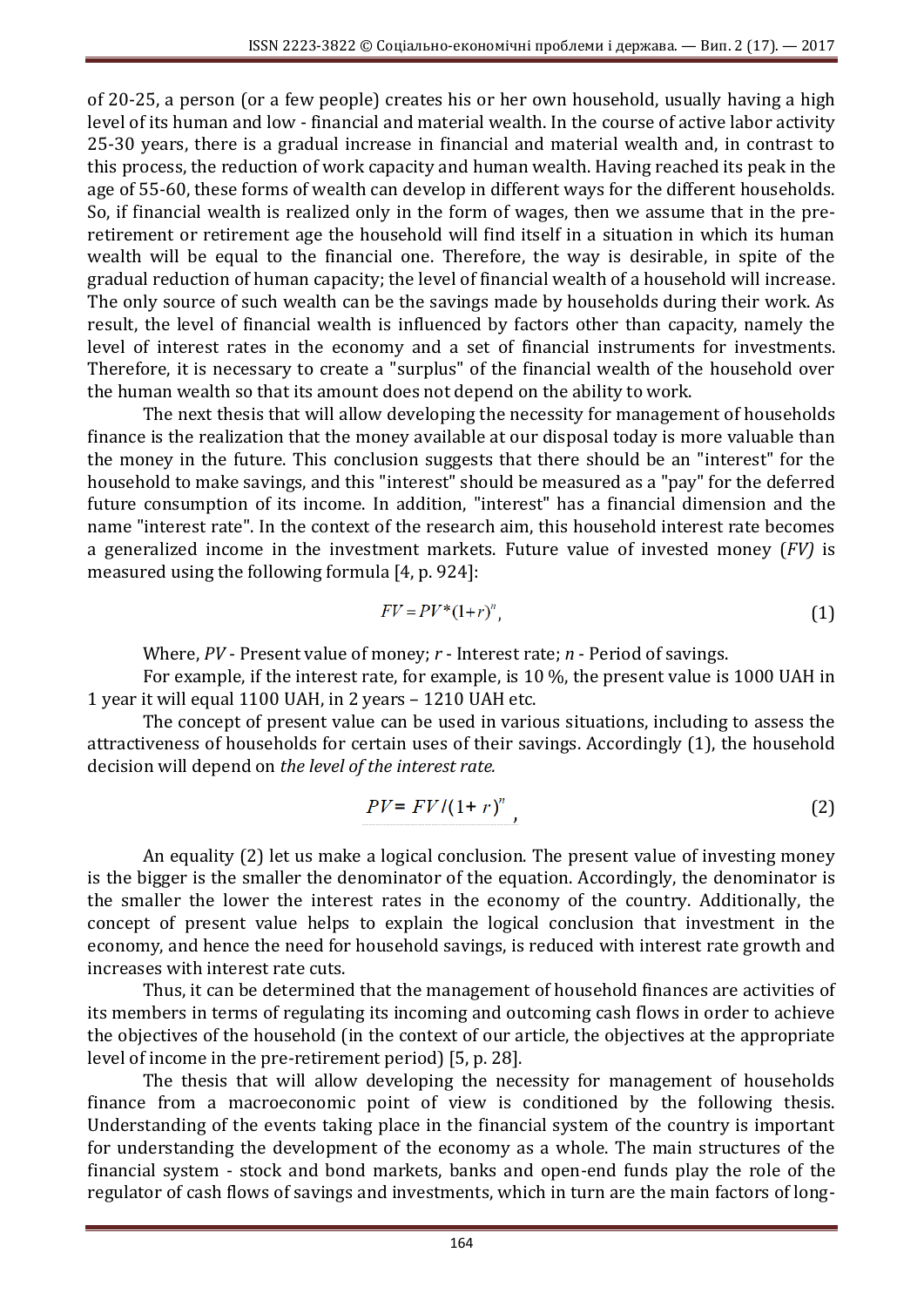term growth of GDP and living standards of the population. Therefore, understanding of the mechanism of functioning of financial markets is extremely important for making a decision on how to use the funds of an investment portfolio of a household.

Gross Domestic Product (GDP) is equal to the cost of manufactured goods and services, or the sum of expenses for consumption of goods and services in the economy of the country over a certain period of time (in quarters, one year). GDP (*Y*) is determined by four main components: consumption (*C*), investments (*I*), government spending (*G*), net exports (*NX*).

$$
Y = C + I + G + N X \tag{3}
$$

This equation means that each hryvnia on the left side is reflected in one of the four components in its right-hand side.

We simplify the analysis by assuming that the economy is closed, that is, it does not interact with other economies. In particular, it is not involved in a trade in goods and services with other countries and does not engage in international borrowing or lending operations. Since a closed economy does not participate in international trade, net exports are zero. In such conditions, our initial equation will take the following form.

$$
Y = C + I + G \tag{4}
$$

Thus, in a closed economy, GDP is equal to consumption, investment and government spending. To demonstrate the role of financial markets in the country's economic system, we will subtract *C* and *G* both the right and left sides of the equation. We get the following expression:

$$
Y - C - G = I \tag{5}
$$

The left side of equality  $Y - C - G$  is the income of the economy, net of consumption and government spending. This value is called national savings, or simple savings, and is designated as *S*. Replacing (*Y – C – G*) on *S*, we obtain:

$$
S = I \tag{6}
$$

From which it follows that savings of households are equal to investment in economics. The equation (6) reflects the important fact that, for the economy as a whole, the savings of subjects of financial relationships must be equal to investment ones. An investment yield as an instrument of the financial market "unites" the macro and micro-economic aspect of the household's investment portfolio. *The level of investment yield (rate),* regulating the supply and demand on the credit market, determines the behavior of households who make savings and subjects of financial relationships who need loans for investment. The financial market structures represented in the formula by the sign of equality are those regulators of cash flows of savings and investments, which become the main factors (along with credit resources) of long-term growth of GDP and living standards of the population (forming the supply of credit resources) and incomes of economic subjects (forming the demand for credit resources). Such a development of the economy is also desirable for the state as a system of creating the subject of financial relations in society, since after the growth of incomes of other participants in social production (firms and households) payments to the budget and incomes of the society will increase.

Accordingly (2) and (6), *the level of interest rates* in the country's economy is an instrument that can combine the interests of all subjects of the financial system of the country. Therefore, the investment in the economy, and hence the need for household savings, is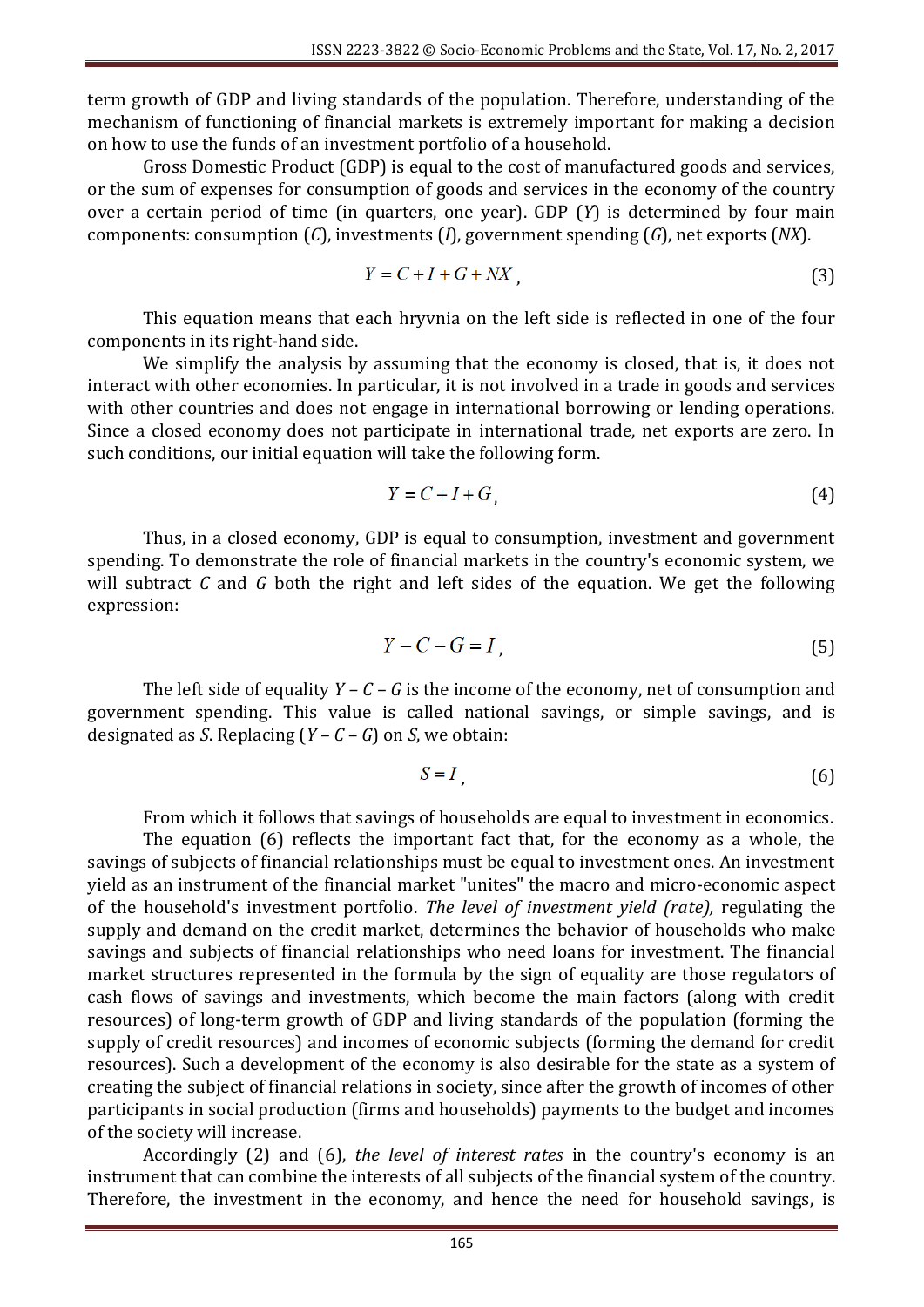reduced with interest rate growth and increases with interest rate cuts. In order to increase the amount of savings of households to the economy, a monetary policy for cheap money should be made by the central bank.

The investment portfolio for households is formed as a set of financial market instruments to implement their own objectives during the period of their work activity. This is alternative sources of household incomes that it use in pre-retirement or retirement periods.

The management of the investment portfolio households in terms of low-interest rates and inflation can be divided into five stages [6, p. 3]:

- 1) Formation of the investment objectives for households;
- 2) Formation of the investment policy for households;
- 3) Selection the strategy of investment portfolio households;
- 4) Selection the assets for investment portfolio households;
- 5) Measurement and evaluation the investment for households.

Five stages set out above form a cyclic process in which the assessment of effectiveness may lead to adjustment of objectives, policy, strategy, and assets of the portfolio.

As we see, in the second phase of management of portfolio household is the formation of the main ways of investment policy to achieve the selected aims. This phase begins with the decision to place assets. In other words, household as an investor must decide how to allocate its existing savings between the major asset classes. The risk assets are assets, which future returns to them are uncertain. The major classes of risk assets usually include stocks, real estate, and foreign currency. The risk-free assets are assets, which future returns to them are certain. The major classes of risk-free assets usually include bank deposits, bonds. Household, as usual, has to do choosing between risk assets.

The household makes the choice between risky assets on the basis of indicators of their future incomes, variations, and dispersion [7]. The expected incomes of a risky asset are calculated as follows. Firstly, for a given the probability distribution of possible values for realized incomes. The probability distribution is a feature that correlates with each possible value of incomes and the likelihood of their realization. Secondly, for a given probability distribution, the expected incomes are the weighted average of the possible incomes. The role for the weighted average has "will play" the probability distribution of these incomes. In practice, the probability distribution is based on past statistics (realized) incomes.

The released income of the portfolio for a fixed period determined by the following formula:

$$
R_p = w_1 R_1 + w_2 R_2 + \dots w_i R_i,
$$
\n(7)

Where *Rp*– the released income of the portfolio for period *p*; *Ri*- Income of the share *i* for period;  $W_i$  – The proportion of share *i* in the portfolio; *i* - The number of shares in the portfolio [7].

As a typical example, consider a portfolio that consists of three stocks (A, B and C) and the investing period (for example one year) showed following indicators of incomes for each of these assets.

| Table 1. The indicators of income for investment portfolio household |                   |               |
|----------------------------------------------------------------------|-------------------|---------------|
| Stock                                                                | Market value (\$) | Income $(\%)$ |
|                                                                      |                   |               |
|                                                                      |                   |               |
|                                                                      |                   |               |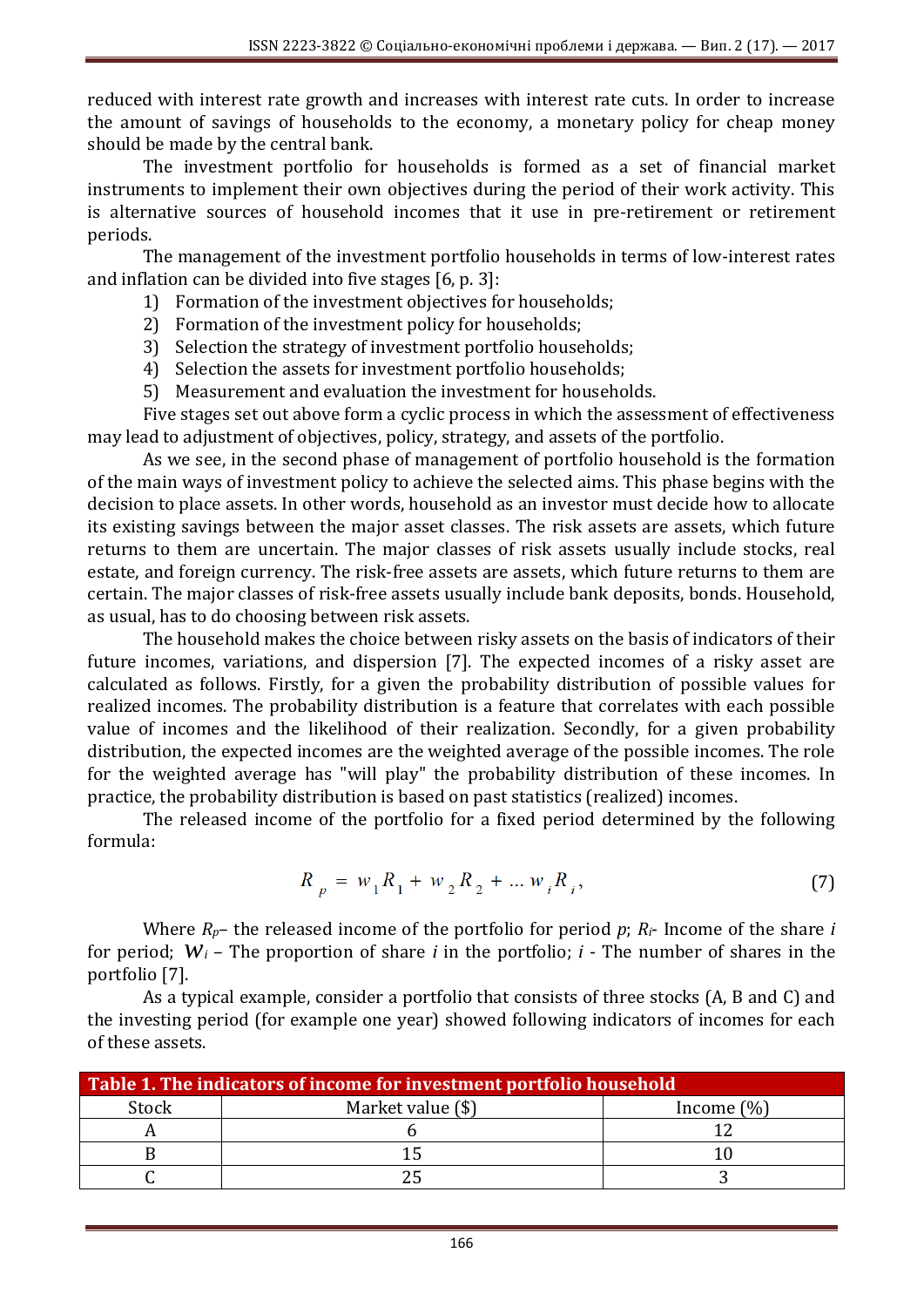The total market value of the investment portfolio household is  $46 \text{ USD}$  (6 + 15 + 25).

So:

$$
w_A = \frac{6}{46} = 0.13
$$
  
\n
$$
w_B = \frac{15}{46} = 0.33
$$
  
\n
$$
w_C = \frac{25}{46} = 0.54
$$
  
\n
$$
or 54\%
$$

$$
R_n = 0.13*12\% + 0.33*10\% + 0.54*3\% = 6.48\%
$$

The realized income of the portfolio for a fixed period is equal to 6.48 %.

On this stage of household's investment portfolio management is a choice of strategy that meets their aims and investment policy. This is the stage when the household like investor tries to create an efficient portfolio. Based on the household's preferences distinguish:

a) aggressive (speculative) portfolio (formed by the criterion of maximizing current income or gains on invested capital regardless of the level of investment risk, provides a maximum rate of investment return on invested capital, but is accompanied by the highest the level of investment risk);

b) moderate (compromise) portfolio (overall the portfolio risk and accordingly the rate of income on invested capital close to the market average);

c) conservative portfolio (formed by the criterion of minimizing current risk; in these portfolios are practically no financial instruments with investment risk level higher than the market average).

Evaluating the effectiveness of investment is the latest stage in the process of investment management. At this sense, the household makes the measuring return portfolio and comparing the result with the selected baseline. Baseline, in this case, serves some quantitative characteristic behavior of the pre-selected set of assets. As a benchmark can be selected any known stock indexes such as Standard & Poor's 500 (S & P 500), or indices that publish known consultancy firms.

The household can make this choice yourself or make it with a help of a professional asset manager. In the first case, a household should have a certain level of financial literacy.

## **5. Conclusions.**

In the article researched micro- and macroeconomic prerequisites for the formation of the investment portfolio of households.

Microeconomic pre-conditions are conditioned by a circumstance that the forms of riches of households in the process of its life are different. It proved that savings in the period of labour activity of households have been the source of such wealth only. It considered that the influence on savings level is the level of interest rate and set of tools are presented at the financial market of the country. From another point of view, macroeconomic pre-conditions are conditioned by equalization that shows an important fact, that for an economy the savings of subjects of financial relations are always equal to the investments. As result, the interest rate as an instrument of financial market "uniting" macroeconomic and microeconomic aspect of the necessity of investment portfolio of households. Additionally, the needs to improve the financial literacy of households Ukraine have considered.

The exploring of the ways outlined above for improving the development of household finances in general and the formation of their investment portfolio in particular as a result of raising the level of financial literacy opens up prospects for future research in this sphere of financial science.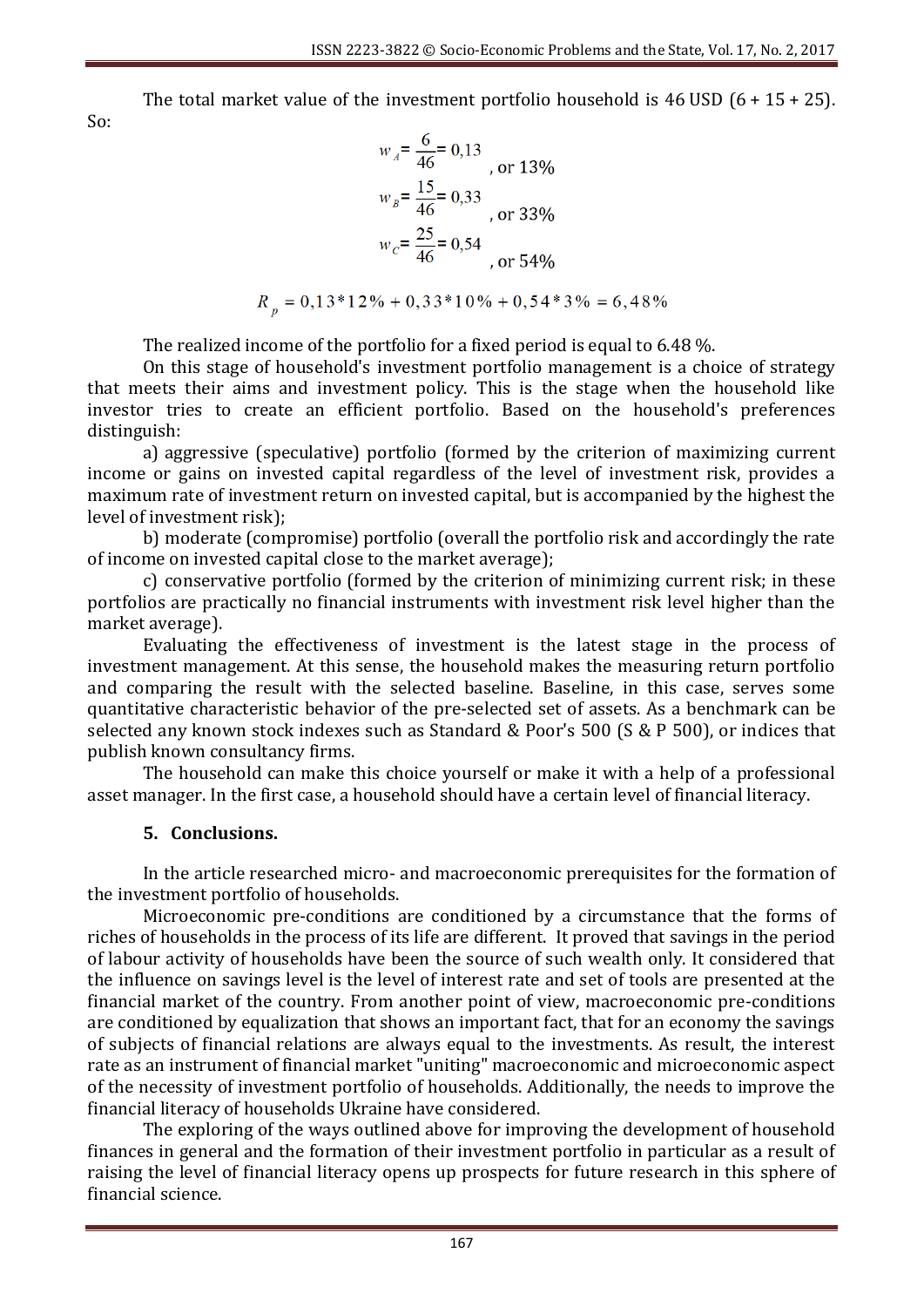## **Author details (in Ukrainian) Необхідність формування інвестиційного портфеля домогосподарств** Анатолій Сидорчук

Тернопільський національний економічний університет вул. Львівська, 11, м. Тернопіль, 46020, Україна e-mail: a.sydorchuk@tneu.edu.ua к.е.н., доцент, кафедра фінансів ім. С. І. Юрія Orcid iD 0000-0003-0280-1285

**Анотація.** У статті досліджено мікро- та макроекономічні передумови формування інвестиційного портфелю домогосподарств як суб'єкта фінансових відносин у суспільстві.

Мікроекономічні передумови зумовлені різним співвідношенням форм багатства домогосподарства упродовж його життєвого циклу та втратою вартості грошей у часі.

Макроекономічні передумови мають за основу підхід, за яким обсяги заощаджень в економіці країни дорівнюють інвестиціям усіх суб'єктів економічної системи. Встановлено, що відсоткова ставка як інструмент фінансового ринку «об'єднує» макро- та мікроекономічний аспект інвестиційного портфеля домогосподарства. Запропоновано шлях збільшення добробуту домогосподарств України у пенсійний та передпенсійний періоди — заощадження упродовж періоду їхньої трудової активності.

У дослідженні доведено взаємозв'язок між рівнем відсоткової ставки та стимулами до заощаджень населення. А саме, чим вищий рівень відсоткової ставки тим менше стимулів до заощадження повинно бути, і навпаки — невисокий рівень відсоткової ставки повинен стимулювати заощадження вітчизняних домогосподарств. У даному контексті розглянуто необхідність підвищення рівня фінансової грамотності населення України.

**Ключові слова:** домогосподарство, фінанси домогосподарств, інвестиційний портфель домогосподарств, добробут домогосподарства.

#### **Author details (in Russian) Необходимость формирования инвестиционного портфеля домохозяйств** Анатолий Сыдорчук

Тернопольский национальный экономический университет ул. Львовская, 11, г. Тернополь, 46020, Украина e-mail: a.sydorchuk@tneu.edu.ua к.э.н., доцент, кафедра финансов им. С. И. Юрия Orcid iD 0000-0003-0280-1285

**Аннотация.** В статье исследованы микро- и макроэкономические предпосылки формирования инвестиционного портфеля домохозяйства.

Микроэкономические предпосылки обусловлены тем фактом, что формы богатства домохозяйства в процессе его жизнедеятельности разные. Если объём финансового и материального богатства должен иметь тенденцию до роста, то человеческая форма (трудоспособность) имеет однозначную тенденцию к падению. Поэтому желательным есть путь, когда, несмотря на постепенное снижение трудоспособности, уровень финансовой формы богатства домохозяйства. Источником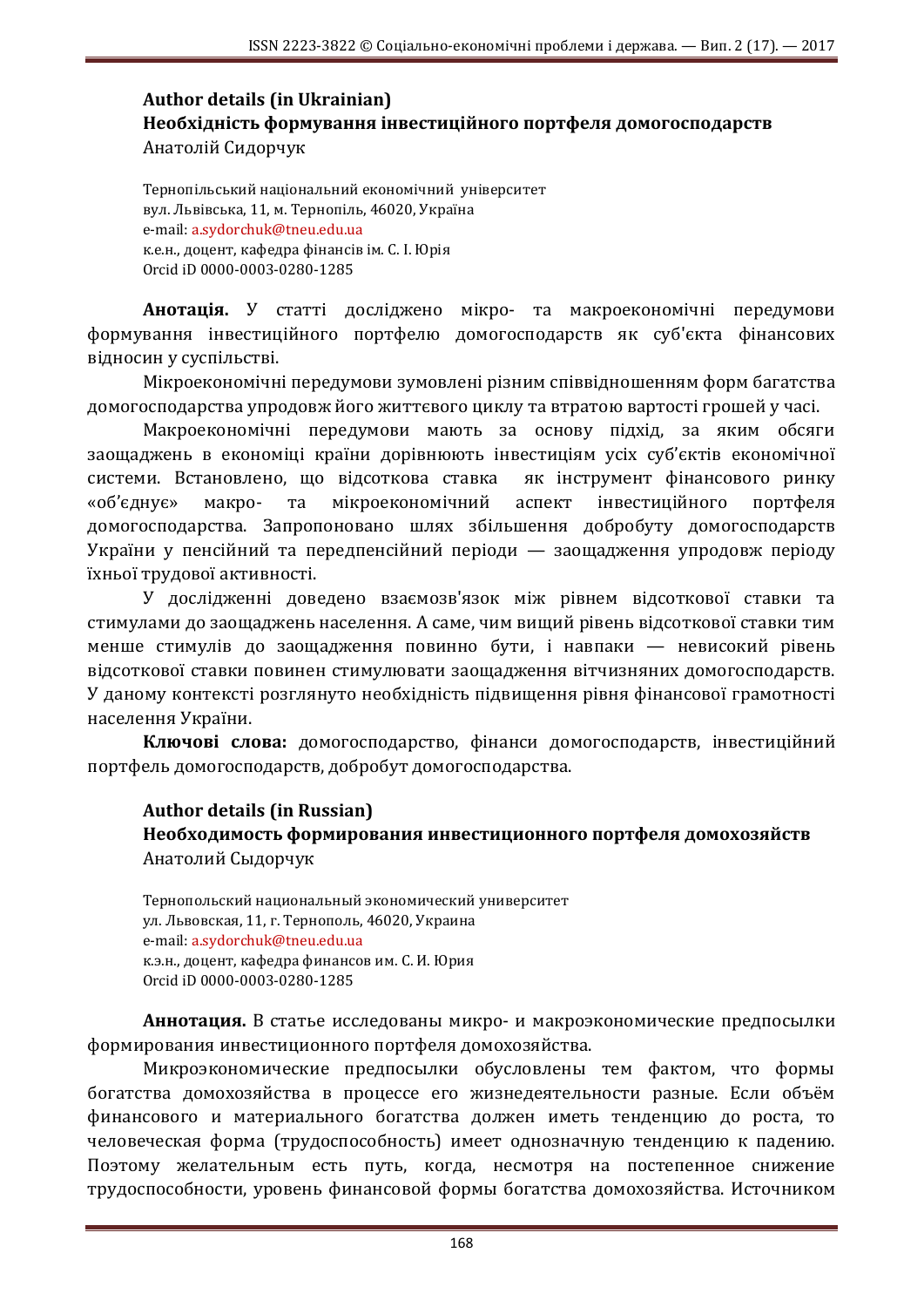такого развития могут стать только сбережения в период трудовой деятельности, поскольку на их уровень влияют другие, кроме трудоспособности факторы, а именно уровень процентной ставки и набор инструментов, представленный на финансовом рынке страны. Поэтому предложен инструмент увеличения благосостояния домохозяйства Украины в пенсионный и пред пенсионный периоды — их сбережения, сделанные в период трудовой деятельности.

Макроэкономические предпосылки обусловлены уравнением, которое показывает важный факт, что для экономики в целом, сбережения субъектов финансовых отношений всегда равны инвестициям. Процентная ставка как инструмент финансового рынка уравновешивает предложение и спрос свободных ресурсов «объединяя» макро- та микроэкономический аспект необходимости инвестиционного портфеля домохозяйства. Именно процентная ставка, регулируя предложение и спрос, обуславливает поведение домохозяйства, которое делают сбережения и субъектов хозяйствования, которые нуждаются в инвестициях развивая свой бизнес и экономику в целом. Структуры финансового рынка (кредитные учреждения, негосударственные пенсионные фонды, страховые компании и другие) есть теми регуляторами денежных потоков сбережений и инвестиций, которые в свою очередь станут основными факторами долгосрочного роста ВВП и уровня жизни населения (формируют предложение на кредитном рынке), прибыли субъектов хозяйствования (формируют спрос на кредитном рынке).

Исследование доказывает взаимосвязь между уровнем процентных ставок и стимулами к сбережениям населения. А именно: чем выше процентная ставка, тем меньше стимулов к сбережениям, и наоборот - низкая процентная ставка должна стимулировать сбережения домашних хозяйств. В этом контексте рассматривается необходимость повышения уровня финансовой грамотности населения Украины.

**Ключевые слова:** домохозяйство, финансы домохозяйства, инвестиционный портфель домохозяйства, благосостояние домохозяйства.

## **Appendix A. Supplementary material**

Supplementary data associated with this article can be found, in the online version, at http://sepd.tntu.edu.ua/images/stories/pdf/2017/17saapoh.pdf

#### **Funding**

The authors received no direct funding for this research.

#### **Citation information**

Sydorchuk, A. (2017). A necessity for forming the investment portfolio of households. *Socio-Economic Problems and the State*. 17 (2), 162-170. http://sepd.tntu.edu.ua/images/stories/pdf/2017/17saapoh.pdf

## **References**

- 1. Sydorchuk, A. A. (2016) *Neobkhidnist formuvannia investytsiinoho portfelia domohospodarstv* [The necessity for forming the investment portfolio of households]. Uzhhorod: Uzhhorodskyi natsionalnyi universytet. (in Ukrainian).
- 2. Struktura sukupnykh vytrat domoghospodarstv (2017) [Structure of total household expenses] / *Derzhavnyj komitet statystyky Ukrainy.* Available at: http://www.ukrstat.gov.ua/ (accessed 08 June 2017).